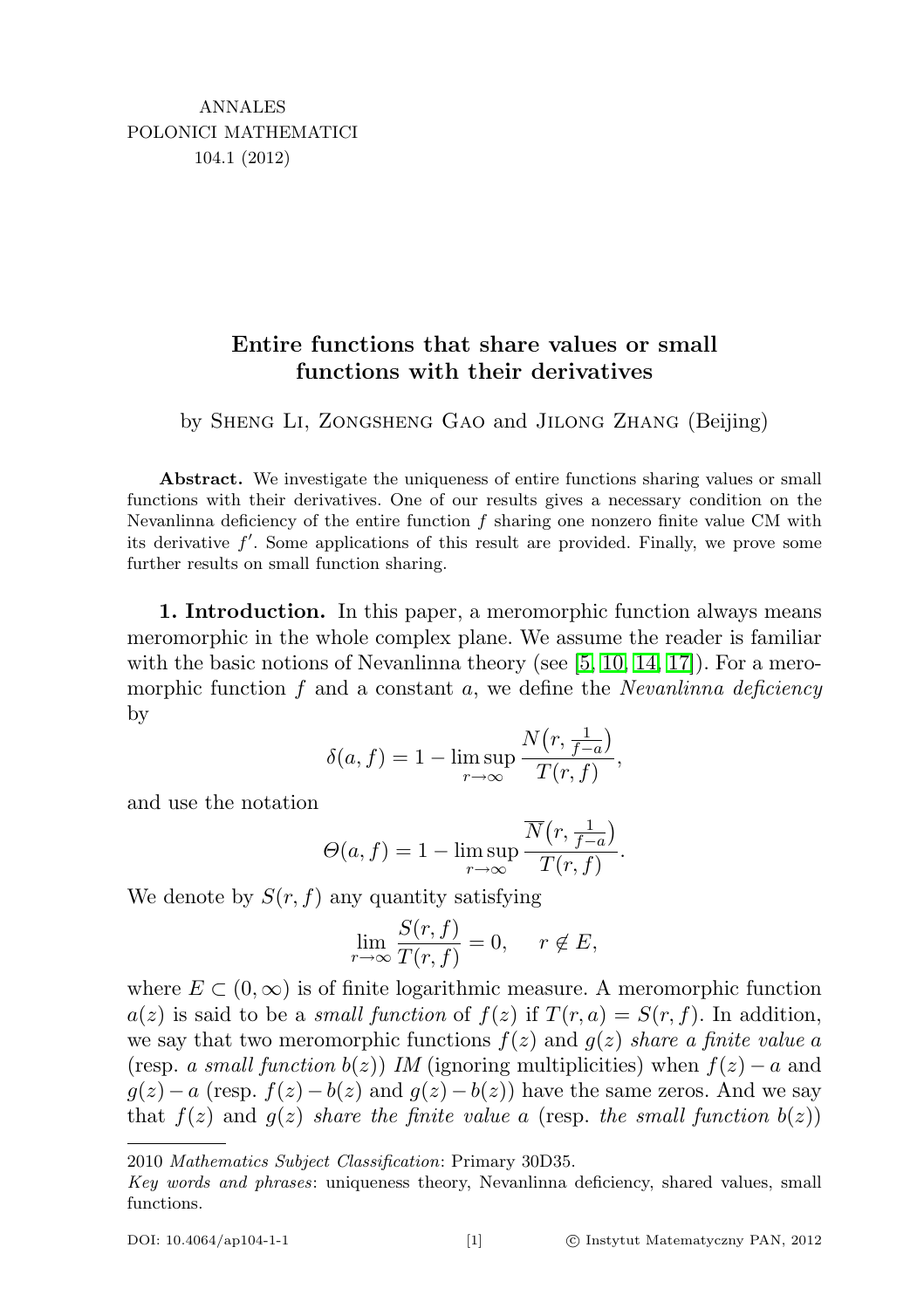CM (counting multiplicities) when  $f(z) - a$  and  $g(z) - a$  (resp.  $f(z) - b(z)$ ) and  $g(z) - b(z)$  have the same zeros counting multiplicities.

Uniqueness of the entire function  $f$  sharing values with its derivative  $f'$ was first investigated by Rubel and Yang [\[13\]](#page-10-4). They proved that  $f \equiv f'$  if  $f$  and  $f'$  share two distinct finite constants CM. Mues and Steinmetz [\[12\]](#page-10-5) pointed out that the same conclusion holds if the two CM shared values are replaced by two IM shared values (for another proof when the two IM shared values are nonzero, see Gundersen [\[6\]](#page-10-6)).

For one CM shared value, Brück [\[1\]](#page-10-7) posed the following question: what can be said if one assumes that  $f$  and  $f'$  share only one value CM plus some growth condition? He proposed the following well-known conjecture.

CONJECTURE ([\[1\]](#page-10-7)). Let f be a nonconstant entire function. Suppose that

$$
\rho_2(f) := \limsup_{r \to \infty} \frac{\log \log T(r, f)}{\log r}
$$

is not a positive integer or infinite. If  $f$  and  $f'$  share one finite value  $a$  CM, then  $f' - a = c(f - a)$  for some nonzero constant c.

Brück [\[1\]](#page-10-7) proved that this conjecture holds when  $a=0$  and that  $N(r, 1/f')$  $= S(r, f)$ . The case where f is of finite order was proved by Gundersen and Yang  $[8]$ . For further results concerning f sharing one finite value CM with  $f^{(k)}$  ( $k \geq 2$ ), the readers can refer to [\[16\]](#page-10-9). Here we recall the following two results.

THEOREM 1.1 ([\[1\]](#page-10-7)). Let f be a nonconstant entire function. If  $\rho_2(f) < \infty$ ,  $\rho_2(f) \notin \mathbb{N}$ , and if f and f' share the value 0 CM, then  $f' = cf$  for some nonzero constant c.

THEOREM 1.2 ([\[1\]](#page-10-7)). Let f be a nonconstant entire function. If f and  $f'$ share the value 1 CM, and if  $N(r, 1/f') = S(r, f)$ , then  $f' - 1 = c(f - 1)$ for some nonzero constant c.

The following two results were proved by Jank, Mues and Volkmann.

THEOREM 1.3 ([\[9\]](#page-10-10)). Let f be a nonconstant meromorphic function, and let  $a \neq 0$  be a finite constant. If f, f', and f'' share the value a CM, then  $f' \equiv f$ .

THEOREM 1.4 ([\[9\]](#page-10-10)). Let f be a nonconstant entire function, and let  $a \neq 0$ be a finite constant. If f and f' share the value a IM, and if  $f'' = a$  whenever  $f = a$ , then  $f' \equiv f$ .

As mentioned in [\[8\]](#page-10-8), Theorem 1.3 suggests the following question of Yang and Yi (see  $[14]$ ).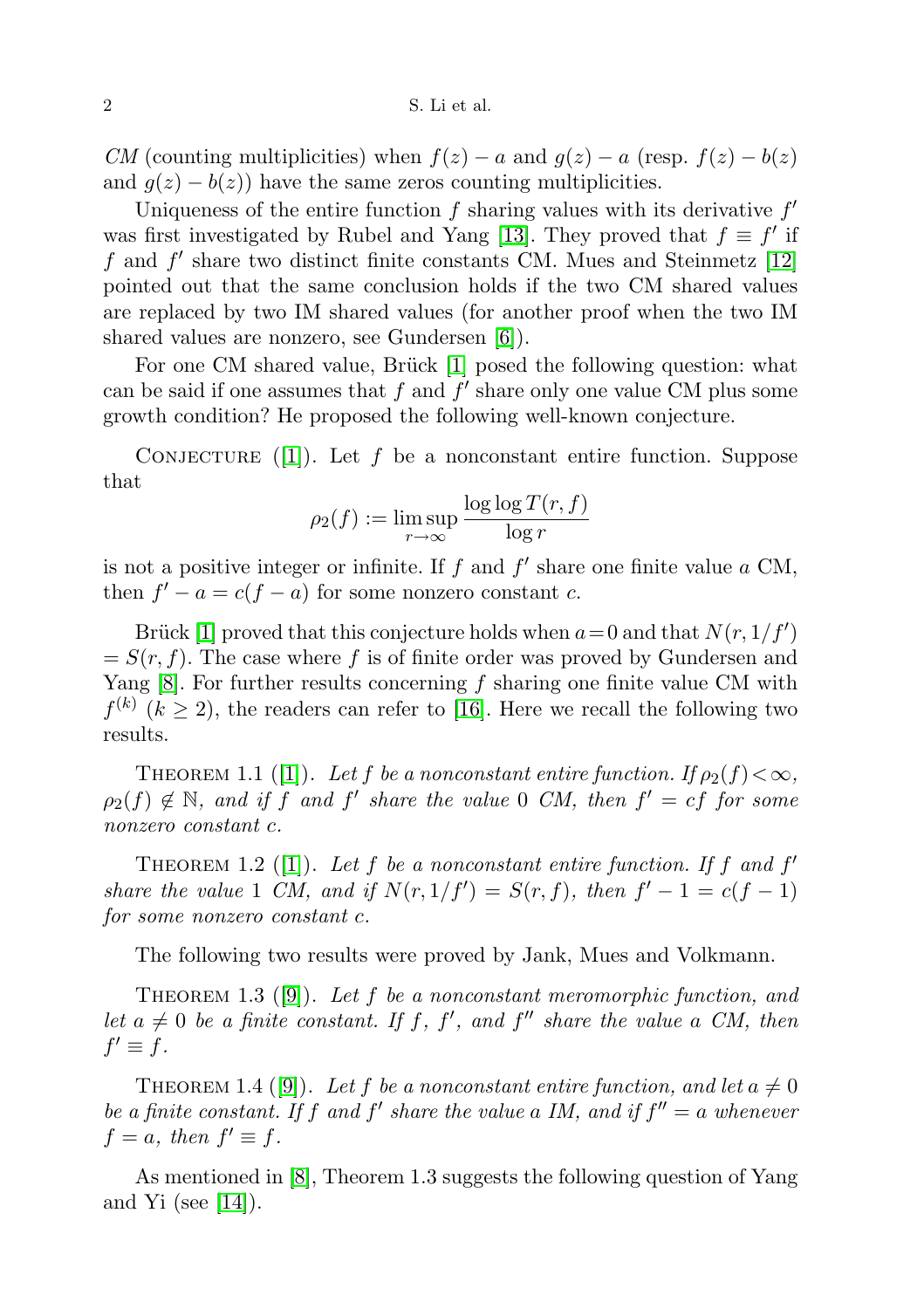QUESTION. Let f be a nonconstant meromorphic function, let  $a \neq 0$  be a finite constant, and let n and m be positive integers satisfying  $n < m$ . If f,  $f^{(n)}$  and  $f^{(m)}$  share the value a CM, where n and m are not both even or both odd, does it follow that  $f \equiv f^{(n)}$ ?

Yang [\[15\]](#page-10-11) gave the following example to show that the answer to Question above is, in general, negative. Let  $n$  and  $m$  be positive integers satisfying  $m > n + 1$ , and let  $b \neq 0$  be a constant satisfying  $b^n = b^m \neq 1$ . Set  $a = b^n$ and  $f(z) = e^{bz} + a - 1$ . Then f,  $f^{(n)}$  and  $f^{(m)}$  share the value a CM, but  $f \not\equiv f^{(n)}$ .

For entire functions of finite order, Gundersen and Yang [\[8\]](#page-10-8) generalized Theorem 1.3 and gave a positive answer to Yang and Yi's question when  $m = n + 1$  by the following result.

THEOREM 1.5 ([\[8\]](#page-10-8)). Let f be a nonconstant entire function of finite order, let  $a \neq 0$  be a finite constant, and let n be a positive integer. If f,  $f^{(n)}$  and  $f^{(n+1)}$  share the value a CM, then  $f \equiv f'$ .

In 2009, Chang and Zhu [\[2\]](#page-10-12) investigated the small function sharing problem. We recall one of their results:

THEOREM 1.6 ([\[2\]](#page-10-12)). Let f be an entire function of finite order and a an entire function of order lower than  $f$ 's. If  $f$  and  $f'$  share a CM, then  $f' - a = c(f - a)$  for some nonzero constant c.

In Section 2 we will give two results related to Theorems 1.1 and 1.2. An improvement of Theorem 1.2 is shown in Section 3 by applying Theorem 2.2. An alternative improvement of Theorem 1.5 is provided in Section 4. We give some complement to Theorem 1.6 in the final section.

2. Nevanlinna deficiency and value sharing. Looking into Theorems 1.1 and 1.2 of [\[9\]](#page-10-10), we find that the Nevanlinna deficiency plays an important role. In fact, if  $f$  and  $f'$  share the value 0 CM, then  $f$  has no zeros and hence  $\delta(0, f) = 1$  in Theorem 1.1, while in Theorem 1.2, the condition  $N(r, 1/f') = S(r, f)$  implies that  $\delta(0, f') = 1$ . Moreover, we obtain the following result.

THEOREM 2.1. Let f be a nonconstant entire function and  $k \geq 1$  be a positive integer. Suppose that f and  $f^{(k)}$  share the value 0 CM. Then each zero of f is of order at most  $k-1$ . In addition, if  $k = 1$ , then f has no zeros and  $\delta(0, f) = \Theta(0, f) = 1$ .

Remark. Theorem 2.1 is obvious and hence its proof is omitted. We should point out that if  $k \geq 2$ , then  $\delta(0, f) = \Theta(0, f) = 1$  may not hold. Take  $f(z) = \sin z$  and  $k = 2$  for example; then  $f(z)$  and  $f''(z) = -\sin z$ share 0 CM, but  $\delta(0, f) = \Theta(0, f) = 0$ .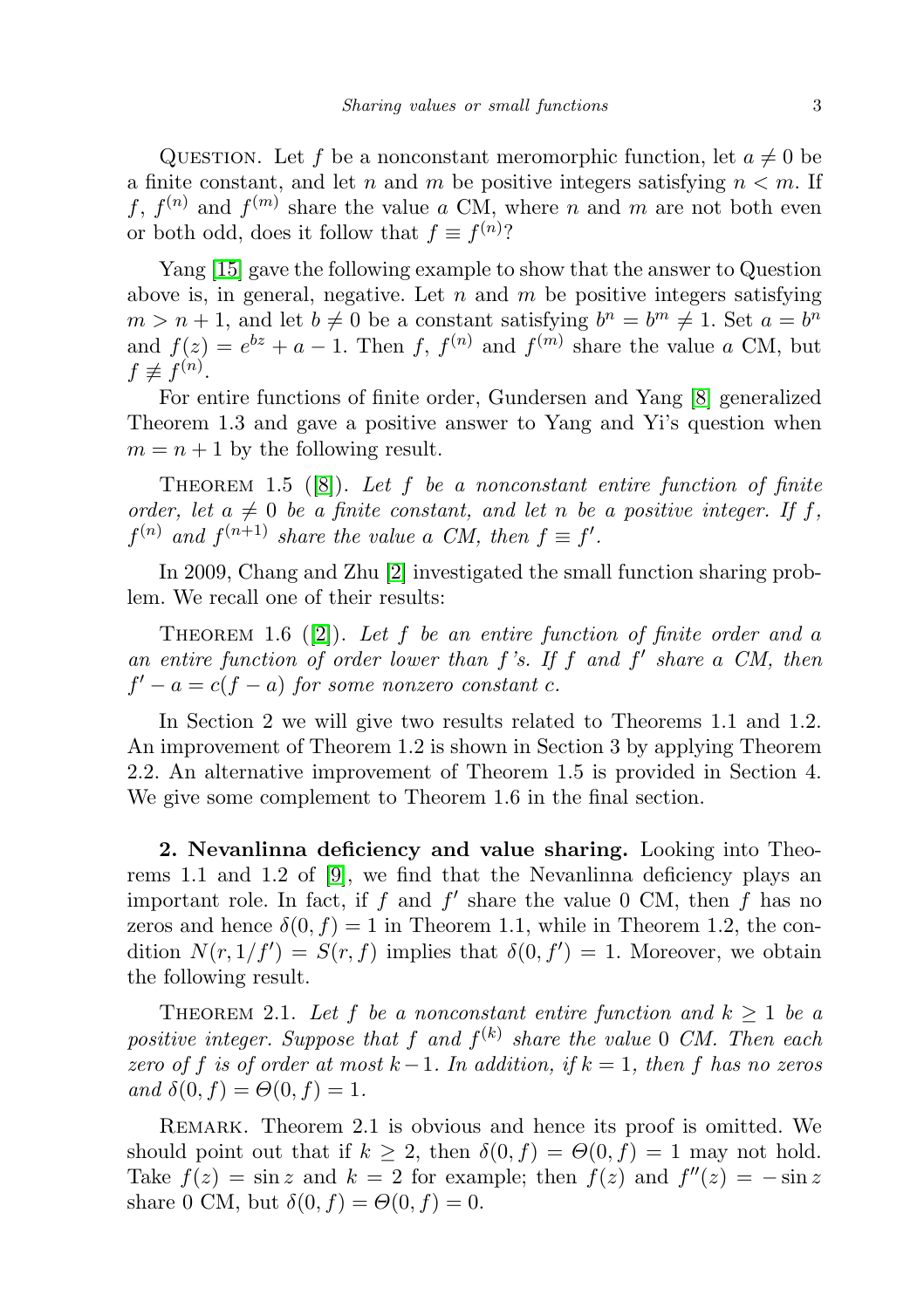4 S. Li et al.

For the shared value  $a \neq 0$  case, we give the following result.

THEOREM 2.2. Let f be a nonconstant entire function and  $k \geq 1$  be a positive integer. Suppose that f and  $f^{(k)}$  share the value 1 CM. Then  $f-1$ has infinitely many zeros such that each zero of  $f - 1$  is of order at most k, and

$$
N\left(r, \frac{1}{f-1}\right) \ge \frac{1}{2}T(r, f), \quad \overline{N}\left(r, \frac{1}{f-1}\right) \ge \frac{1}{k+1}T(r, f),
$$

and hence

$$
\delta(1, f) \le \frac{1}{2}, \quad \Theta(1, f) \le \frac{k}{k+1}.
$$

To prove Theorem 2.2, we need the following Milloux inequality.

LEMMA 2.3 ([\[5,](#page-10-0) [11,](#page-10-13) [14,](#page-10-2) [17\]](#page-10-3)). Suppose that  $f(z)$  is a nonpolynomial meromorphic function in  $|z| < R \leq \infty$ ) and k is a positive integer. If  $f(0)$  $\neq 0, \infty, f^{(k)}(0) \neq 1, f^{(k+1)}(0) \neq 0$ , then for  $0 < r < R$ , we have

$$
T(r, f) < \overline{N}(r, f) + N\left(r, \frac{1}{f}\right) + N\left(r, \frac{1}{f^{(k)} - 1}\right) - N\left(r, \frac{1}{f^{(k+1)}}\right) + S(r, f),
$$
\nwhere

where

$$
S(r, f) = m\left(r, \frac{f^{(k)}}{f}\right) + m\left(r, \frac{f^{(k+1)}}{f}\right) + m\left(r, \frac{f^{(k+1)}}{f^{(k)} - 1}\right) + \log \left|\frac{f(0)(f^{(k)}(0) - 1)}{f^{(k+1)}(0)}\right| + \log 2.
$$

REMARK. In Lemma 2.3, the conditions on f at  $z = 0$  can be omitted after amending the constant in  $S(r, f)$ .

*Proof of Theorem 2.2.* Suppose that f and  $f^{(k)}$  share 1 CM. Then obviously each zero of  $f - 1$  is of order at most k. Set  $g = f - 1$ . Then by assumption, we have

$$
(2.1) \qquad N\left(r, \frac{1}{g}\right) = N\left(r, \frac{1}{f-1}\right) = N\left(r, \frac{1}{f^{(k)}-1}\right) = N\left(r, \frac{1}{g^{(k)}-1}\right).
$$

From Lemma 2.3 and (2.1) we obtain

$$
T(r, f) \leq T(r, g) + O(1)
$$
  

$$
< N\left(r, \frac{1}{g}\right) + N\left(r, \frac{1}{g^{(k)} - 1}\right) - N\left(r, \frac{1}{g^{(k+1)}}\right) + S(r, g)
$$
  

$$
< 2N\left(r, \frac{1}{f - 1}\right) + S(r, g) = 2N\left(r, \frac{1}{f - 1}\right) + S(r, f),
$$

which yields

$$
N\left(r, \frac{1}{f-1}\right) \ge \frac{1}{2}T(r, f), \quad \text{so} \quad \delta(1, f) \le \frac{1}{2}.
$$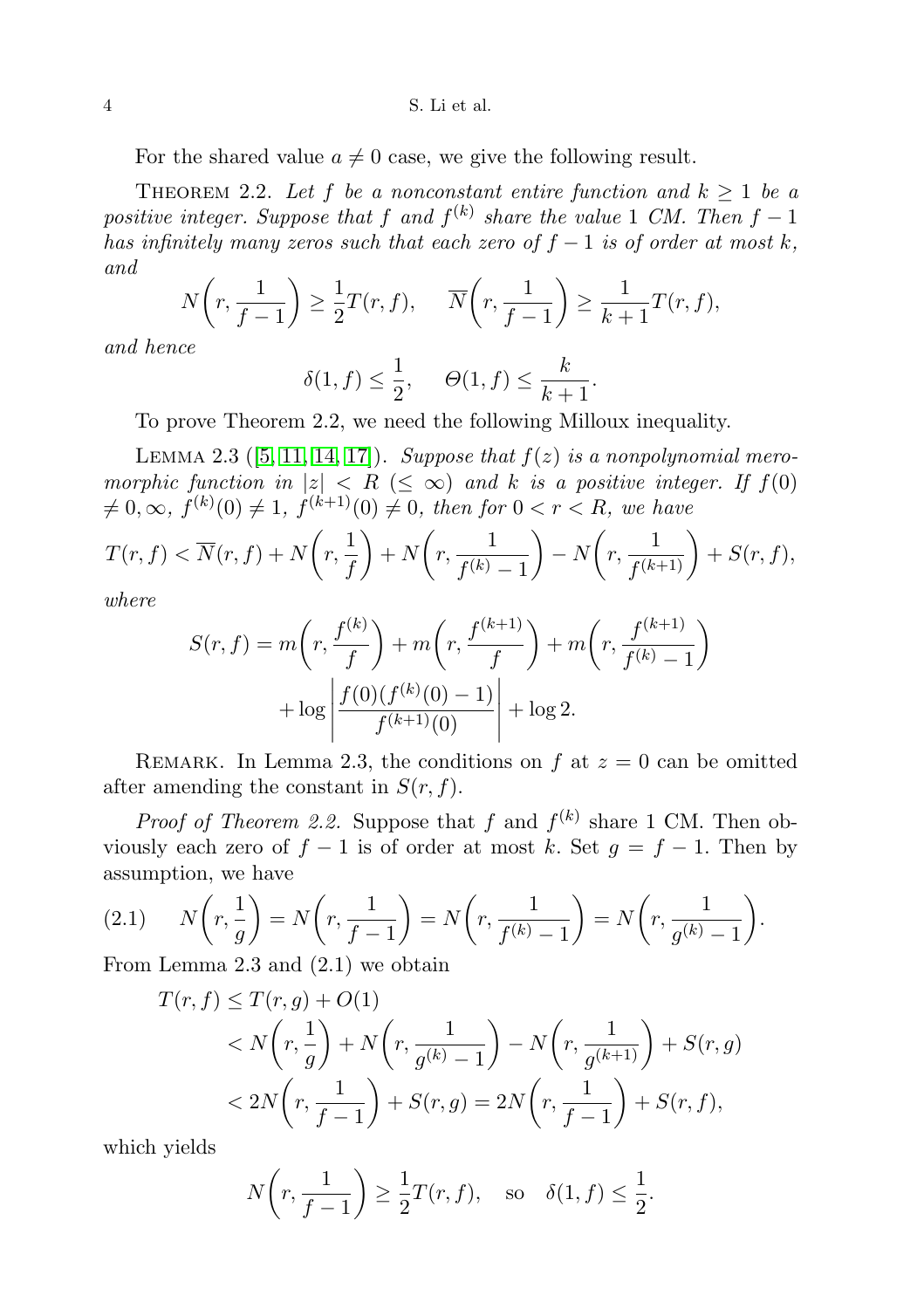Note that each m-order zero of  $g^{(k)}-1$  is counted  $m-1$  times in  $N(r, 1/g^{(k+1)})$ and each zero of  $g$  is of order at most  $k$ . Applying Lemma 2.3 again, we see that

$$
T(r, f) \leq T(r, g) + O(1) < k\overline{N}\left(r, \frac{1}{g}\right) + \overline{N}\left(r, \frac{1}{g^{(k)} - 1}\right) + S(r, g) \\
= (k+1)\overline{N}\left(r, \frac{1}{f-1}\right) + S(r, g) = (k+1)\overline{N}\left(r, \frac{1}{f-1}\right) + S(r, f).
$$

Thus, we obtain

$$
\overline{N}\left(r, \frac{1}{f-1}\right) \ge \frac{1}{k+1}T(r, f), \quad \text{so} \quad \Theta(1, f) \le \frac{k}{k+1}.
$$

## 3. An application of Theorem 2.2

THEOREM 3.1. Let  $f$  be a nonconstant entire function. If  $f$  and  $f'$  share the value 1 CM, and if  $N(r, 1/f') < \alpha T(r, f)$ , where  $\alpha \in [0, 1/4)$ , then  $f'-1 = c(f-1)$  for some nonzero constant c.

To prove Theorem 3.1, besides Theorem 2.2, we also use the following lemma.

LEMMA 3.2 ([\[14\]](#page-10-2)). Let f be a meromorphic function, and k be a positive integer. Then

$$
N\left(r, \frac{1}{f^{(k)}}\right) \le N\left(r, \frac{1}{f}\right) + k\overline{N}(r, f) + S(r, f).
$$

Proof of Theorem 3.1. Since f is an entire function, by Lemma 3.2 we have

(3.1) 
$$
N\left(r, \frac{1}{f''}\right) \le N\left(r, \frac{1}{f'}\right) + S(r, f) < \alpha T(r, f) + S(r, f).
$$

Set

(3.2) 
$$
F = \frac{f'''}{f''} - \frac{f''}{f'} - 2\frac{f''}{f'-1} + 2\frac{f'}{f-1}.
$$

Then  $F$  is a meromorphic function and hence from the fundamental estimate of the logarithmic derivative, we have

$$
(3.3) \t m(r, F) = S(r, f).
$$

Since the poles of F coincide with the zeros of  $f'$  and  $f''$ , by assumption and (3.1) we have

$$
(3.4) \quad N(r, F) \le N\left(r, \frac{1}{f'}\right) + N\left(r, \frac{1}{f''}\right) + S(r, f) < 2\alpha T(r, f) + S(r, f).
$$

Combining (3.3) with (3.4), we see that  $T(r, F) < 2\alpha T(r, f) + S(r, f)$ .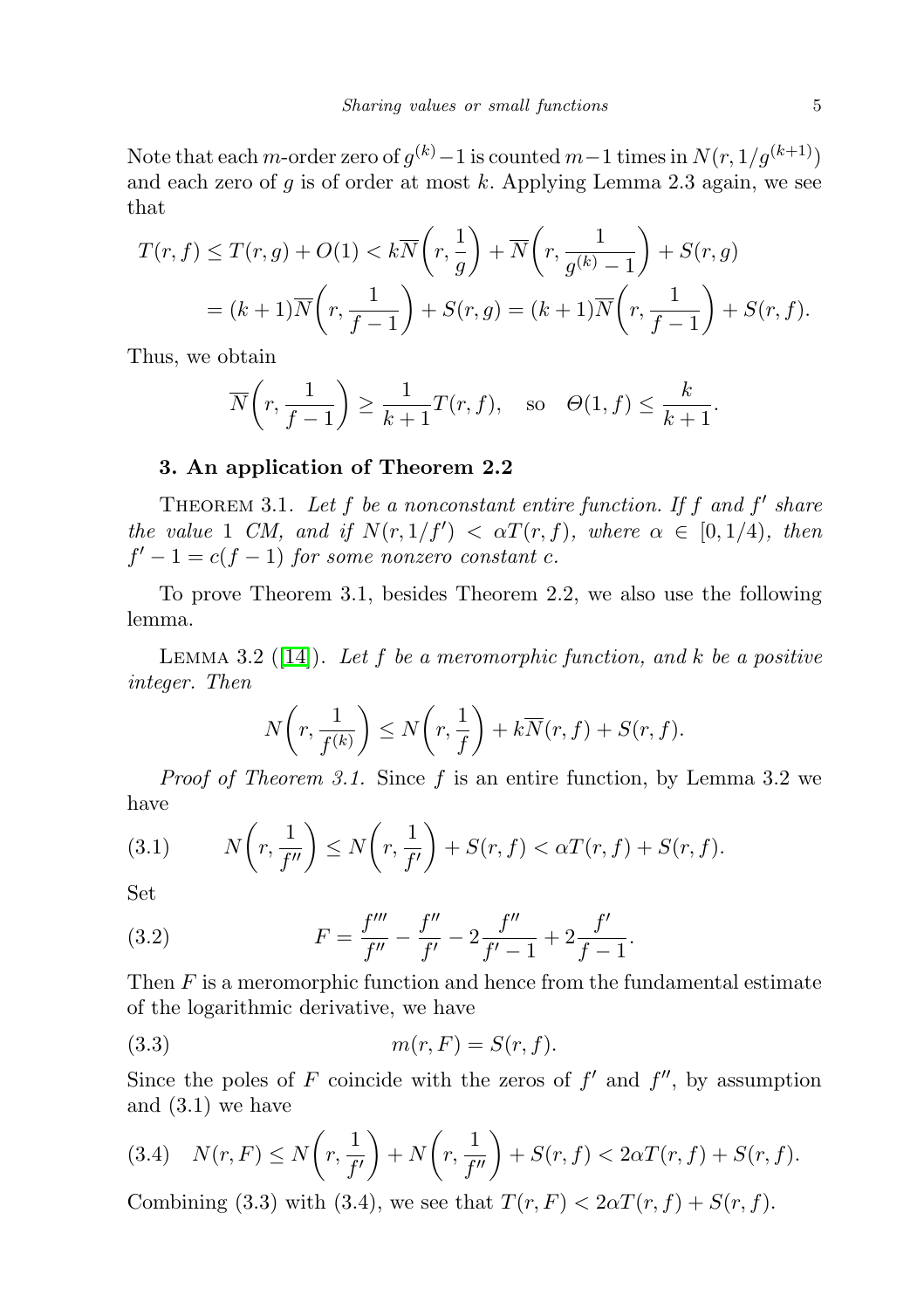## 6 S. Li et al.

We assume that  $F \neq 0$ . Notice that all zeros of  $f - 1$  and  $f' - 1$  are simple. Let  $z_0$  be a common zero of  $f-1$  and  $f'-1$ . Then  $f''(z_0) \neq 0$ , and it is easy to see that F is holomorphic at  $z_0$ , and  $F(z_0) = 0$ . Thus we have

$$
N\left(r, \frac{1}{f-1}\right) \le N\left(r, \frac{1}{F}\right) \le T(r, F) + O(1)
$$
  

$$
\le 2\alpha T(r, F) + S(r, f) < \frac{1}{2}T(r, f).
$$

However, by Theorem 2.2, we have

(3.5) 
$$
N\left(r,\frac{1}{f-1}\right) \geq \frac{1}{2}T(r,f),
$$

a contradiction.

Thus we have  $F \equiv 0$ . Integration of (3.2) yields

(3.6) 
$$
A \frac{f''}{f'} = \left(\frac{f'-1}{f-1}\right)^2,
$$

where A is a nonzero constant. Since f and  $f'$  share 1 CM, for a point  $z_1$ satisfying  $f(z_1) = f'(z_1) = 1$  we have  $f''(z_1) \neq 0$ , and hence  $A = 1/f''(z_1)$ . Thus if we assume that  $f''/f'$  is not a constant function, we see from (3.6) that

$$
N\left(r, \frac{1}{f-1}\right) = O\left(N\left(r, \frac{f''}{f'}\right)\right) = S(r, f),
$$

a contradiction to (3.5).

Therefore,  $f''/f'$  is a constant function and hence there exists a nonzero constant c such that

$$
\frac{f'-1}{f-1} = c.
$$

This completes the proof of Theorem 3.1.

4. Another improvement of Theorem 1.5. As another application of Theorem 2.2 (in fact, we use Theorem 3.1 directly), we give an alternative improvement of Theorem 1.5 by the following result, in which the order restriction on  $f$  is omitted.

THEOREM 4.1. Let f be a nonconstant entire function, let  $a \neq 0$  be a finite constant, and let n be a positive integer. If  $f^{(n)}$  and  $f^{(n+1)}$  share the value a CM, then  $N(r, 1/f') < \alpha T(r, f)$  where  $\alpha \in [0, 1/8)$ , and if there is some finite value  $z_0$  such that  $f(z_0) \in \{f^{(n)}(z_0), f^{(n+1)}(z_0)\},\$  then  $f \equiv f'.$ 

To prove Theorem 4.1, we recall the following lemma, which is a generalization of the second main theorem of Nevanlinna theory.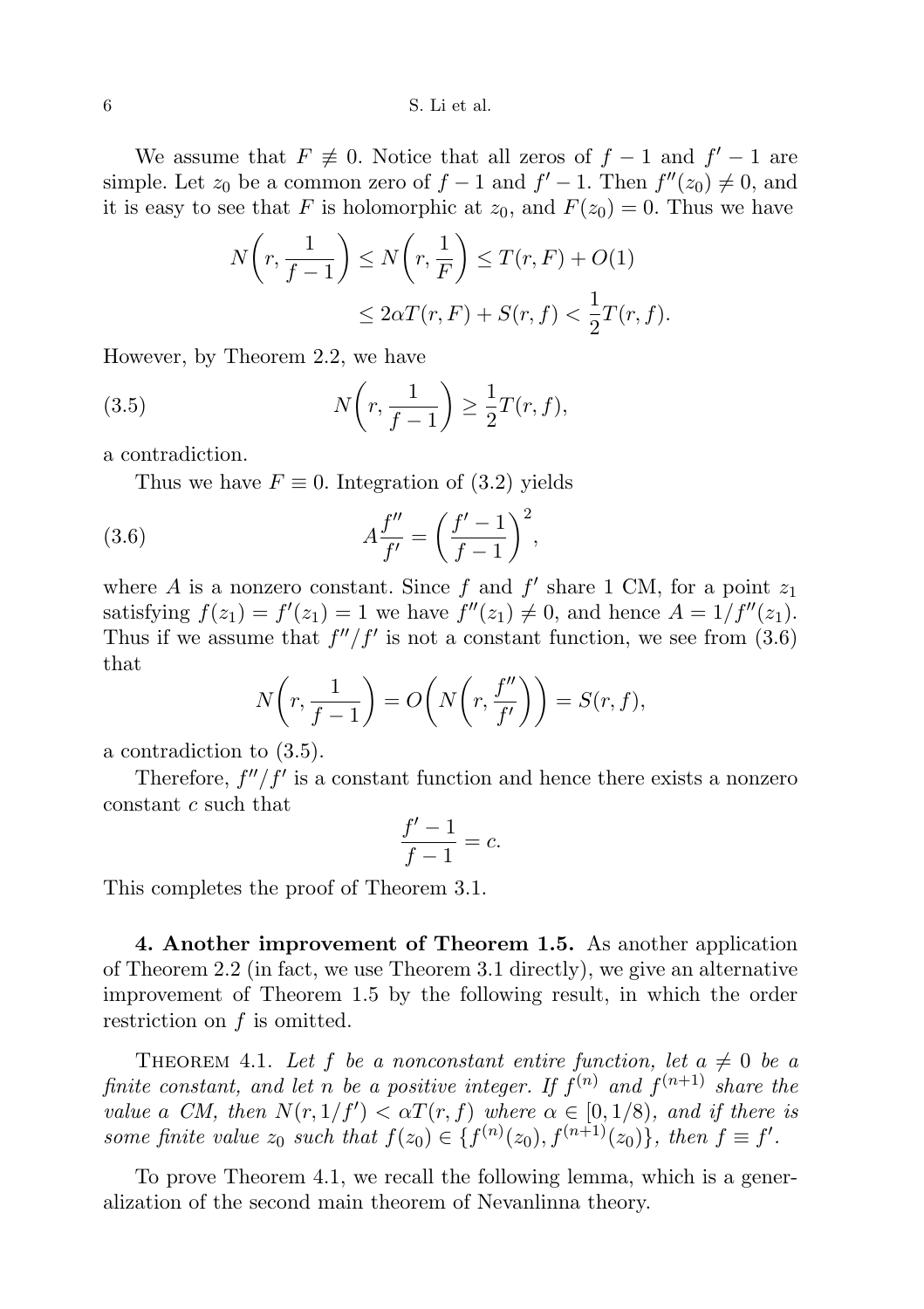LEMMA 4.2 ([\[3,](#page-10-14) [17\]](#page-10-3)). Let f and  $\varphi_{\nu}(z)$  ( $\nu = 1, \ldots, q$ ) be meromorphic functions. Suppose  $\varphi_{\nu}(z)$   $(\nu = 1, \ldots, q)$  are distinct and satisfy

$$
T(r, \varphi_{\nu}) = o\{T(r, f)\} = S(r, f) \quad (\nu = 1, ..., q).
$$

Then

$$
\{q-1-o(1)\}T(r,f) < \sum_{\nu=1}^{q} N\left(r, \frac{1}{f-\varphi_{\nu}}\right) + q\overline{N}(r,f) + S(r,f).
$$

*Proof of Theorem 4.1.* We can assume that  $a = 1$ . From Lemma 3.2, we get

$$
N\left(r, \frac{1}{f^{(n+1)}}\right) \le N\left(r, \frac{1}{f}\right) + k\overline{N}(r, f) + S(r, f)
$$
  

$$
\le \alpha T(r, f) + S(r, f) = \alpha T\left(r, \frac{f^{(n)}}{f}f\right) + S(r, f)
$$
  

$$
\le 2\alpha T(r, f^{(n)}) + S(r, f^{(n)}).
$$

Now Theorem 3.1 is valid for  $f^{(n)}$  and  $f^{(n+1)}$ , thus if we set  $g = f^{(n)}$ , then for some nonzero constant  $c$ , we have

(4.1) 
$$
g' - 1 = c(g - 1),
$$

which gives

$$
(4.2) \t\t g = b + de^{cz}
$$

for some constants b and  $d \neq 0$ . From integration of (4.2), we obtain

(4.3) 
$$
f(z) = P(z) + \frac{d}{c^n} e^{cz},
$$

where  $P(z)$  is a polynomial with deg  $P \leq n$ . Therefore,

(4.4) 
$$
f'(z) = P'(z) + \frac{d}{c^{n-1}}e^{cz}.
$$

We claim that  $b = 0$ . Indeed, if  $b \neq 0$ , then from (4.2) and (4.3), we find that deg  $P = n \ge 1$ . Thus  $P'(z) \neq 0$ . By Lemma 5.1 and our assumption, (4.4) yields

(4.5) 
$$
(1 - o(1))T(r, f') < N\left(r, \frac{1}{f'}\right) + N\left(r, \frac{1}{f' - P'}\right) + S(r, f) \\
&< \frac{1}{8}T(r, f) + S(r, f) \le \frac{1}{4}T(r, f') + S(r, f'),
$$

a contradiction.

Now we have proved that  $b = 0$ . From (4.1) and (4.2), we see that  $c = 1$ . Then from (4.4), we obtain

(4.6) 
$$
f(z) = P(z) + de^z
$$
 and  $f'(z) = P'(z) + de^z$ .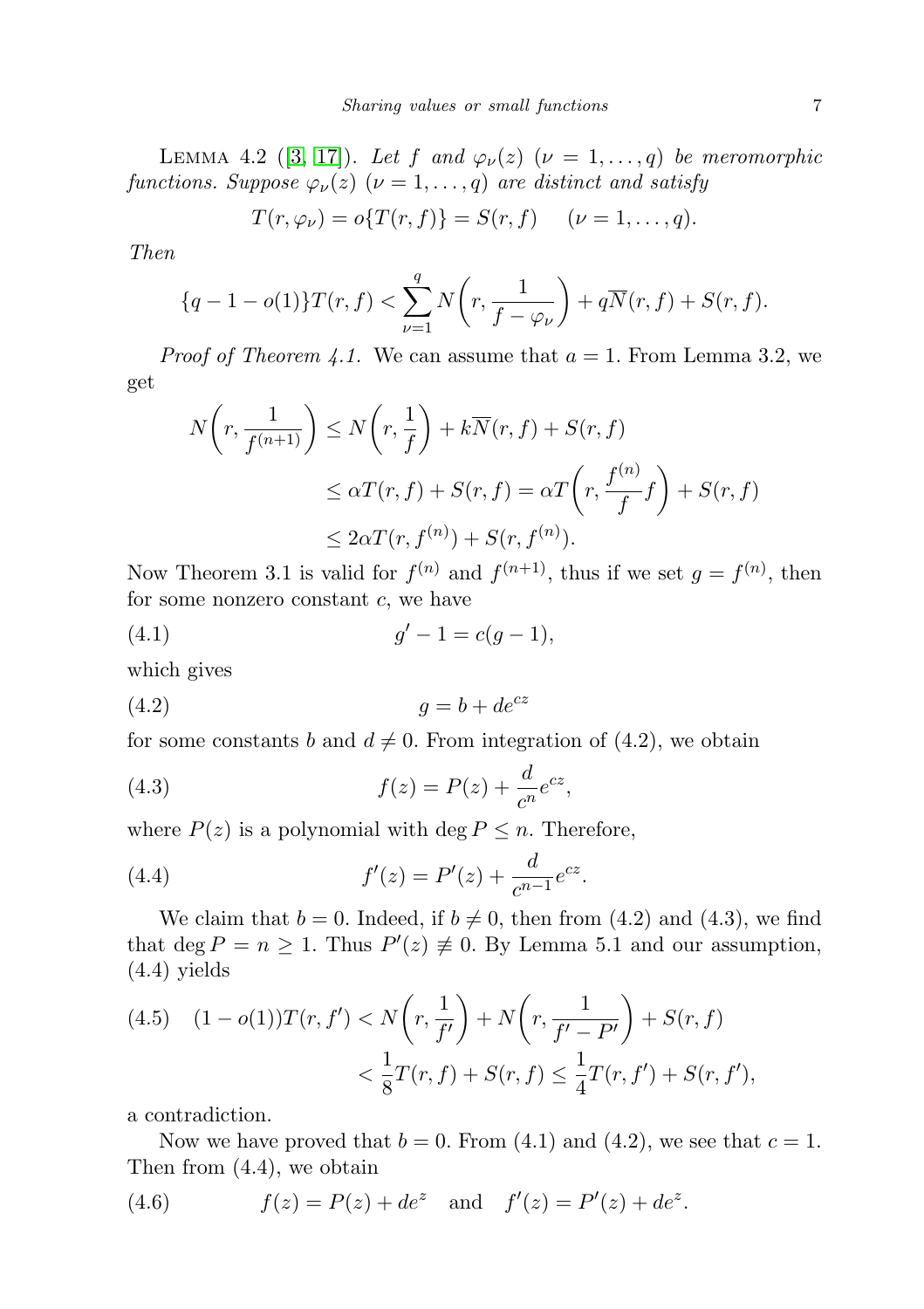If  $P'(z) \neq 0$ , then the same contradiction as in (4.5) can be deduced. Therefore,  $P'(z) \equiv 0$ , which implies that  $P(z) \equiv p \in \mathbb{C}$ . By assumption, we can suppose that  $f(z_0) = f^{(n)}(z_0)$ , and we get

$$
p = f(z_0) - f^{(n)}(z_0) = 0.
$$

This together with (4.6) indicates that our conclusion is true.

5. Further results for small function sharing. Chang and Zhu [\[2\]](#page-10-12) gave the following example to show that the condition that the order of the shared function  $\alpha$  is smaller than  $f$ 's is necessary.

Example. Let

$$
f = e^{2z} - (z - 1)e^{z}, \quad a = e^{2z} - ze^{z}.
$$

Then  $f' - a = e^{z}(f - a)$ .

If we check this example carefully, we find that the order of the function  $b = a' - a = e^{2z} - z$  equals f's. Thus, we ask: what can be said if the order of  $b = a' - a$  is smaller than f's? Concerning this question, we first prove the following result.

THEOREM 5.1. Let  $f$  and a be entire functions of finite order. If  $f$  and f' share the entire function a CM, and if  $\rho(f-a) > \rho(a'-a)$ , then  $f'-a =$  $c(f - a)$  for some nonzero constant c.

Example. Let

$$
f = e^{2z} + e^z + 1/2, \quad a = e^z + 1.
$$

Then  $\rho(f) = \rho(a) = 1$ ,  $b = a' - a = -1$ , and  $f' - a = 2(f - a)$ . This example satisfies the assumption of Theorem 5.1 but it does not satisfy the assumption of Theorem 1.6.

To prove Theorem 5.1, we need the following lemmas; Lemma 5.3 is proved in  $[2]$  with a reasoning similar to that in the proof of Lemma 4 in  $[7]$ .

LEMMA 5.2 ([\[7\]](#page-10-15)). Let f be a nonconstant meromorphic function of finite order  $\rho$ , and let  $\varepsilon > 0$  be a given constant. Then there exists a set  $E \subset [0, 2\pi)$  of linear measure zero such that if  $\varphi_0 \in [0, 2\pi) \setminus E$ , then there is a constant  $R_0 = r(\varphi_0)$  such that for all z satisfying  $\arg z = \varphi_0$  and  $|z| > R_0$ , we have

$$
\left|\frac{f'(z)}{f(z)}\right| \le |z|^{\rho - 1 + \varepsilon}.
$$

LEMMA 5.3 ([\[2\]](#page-10-12)). Let f be an analytic function on some ray  $\arg z = \theta$ starting from  $z_0 = r_0 e^{i\theta}$  and  $K(x)$  a positive, decreasing, continuous function on the interval  $[r_0, +\infty)$ . Suppose that  $|f'(z)|K(|z|)$  is unbounded on the ray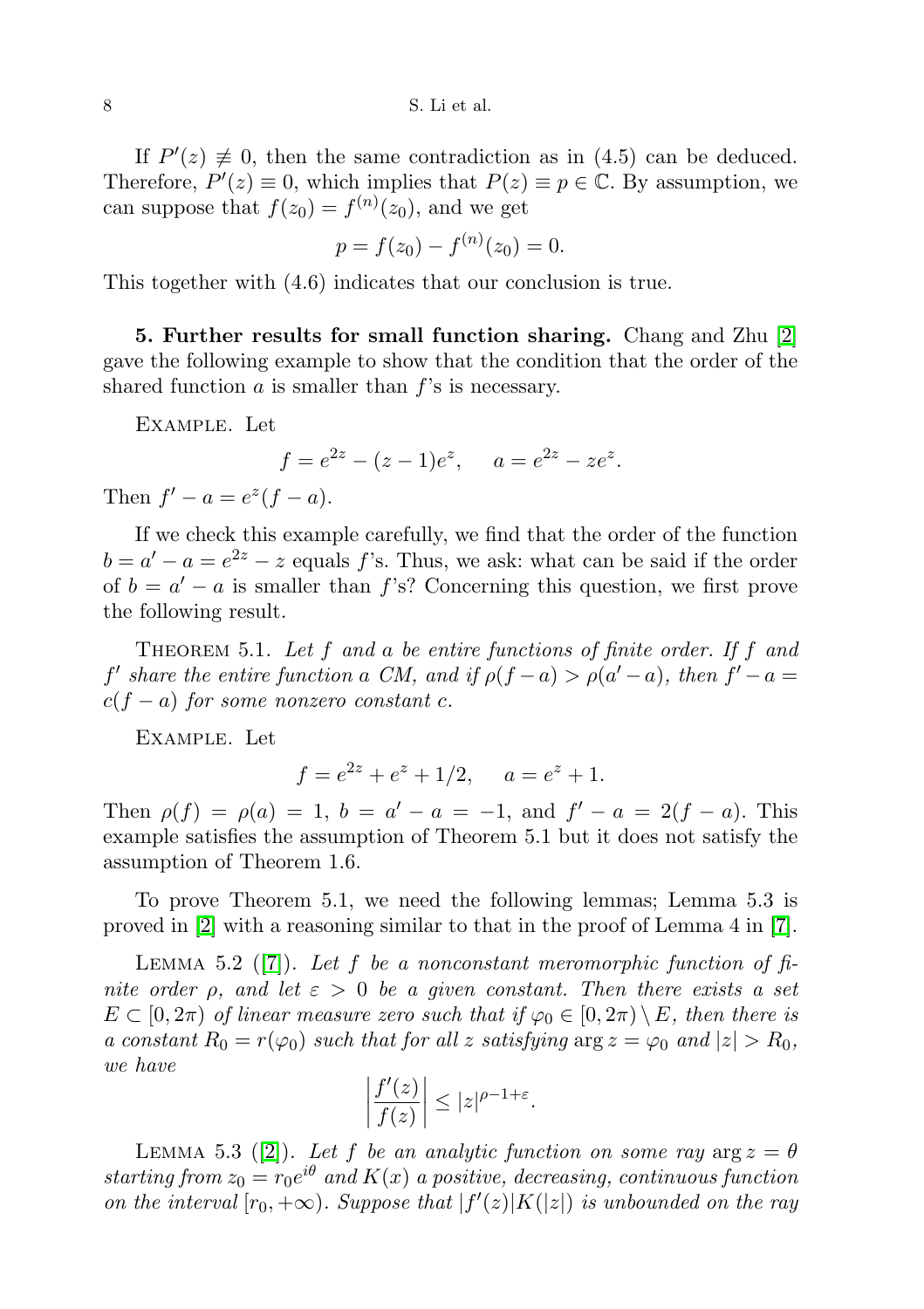$\arg z = \theta$  starting from  $z_0 = r_0 e^{i\theta}$ . Then there exists an infinite sequence of points  $z_n = r_n e^{i\theta}$ , where  $r_n \to \infty$ , such that  $|f'(z_n)|K(|z_n|) \to \infty$  and

$$
\left|\frac{f(z_n)}{f'(z_n)}\right| \le (1+o(1))|z_n|.
$$

*Proof of Theorem 5.1.* Let  $g = f - a$  and  $b = a' - a$ . By assumption,

(5.1) 
$$
\frac{g' + b}{g} = \frac{f' - a}{f - a} = e^{h(z)},
$$

where  $h(z)$  is an entire function such that  $\rho(e^h) \leq \max\{\rho(f), \rho(a)\} < \infty$  and b is a small function of g such that  $\rho(b) = \sigma < \rho = \rho(g)$ . Since  $\rho(e^h) < \infty$ , we see that  $h(z)$  is a polynomial such that deg  $h(z) \leq \rho$ .

If  $b(z) \equiv 0$ , then from (5.1), we have

$$
T(r, e^h) = m(r, e^h) = m(r, g'/g) = S(r, g) = O(r^{\rho+1}).
$$

Thus  $h(z)$  is a constant function, and hence our assertion holds.

Next we assume that  $b(z) \neq 0$  and  $h(z)$  is a nonconstant polynomial such that  $\rho > \deg h(z) = n > 1$ .

From Lemma 5.2, for any given  $\varepsilon > 0$   $(0 < \varepsilon < (\rho - \sigma)/3)$ , there exists a set  $E \subset [0, 2\pi)$  of linear measure zero such that if  $\varphi_0 \in [0, 2\pi) \setminus E$ , then there is a constant  $R_0 = R(\varphi_0)$  such that for all z satisfying  $\arg z = \varphi_0$  and  $|z| > R_0$ , we have

(5.2) 
$$
\left|\frac{g'(z)}{g(z)}\right| \leq |z|^{\rho-1+\varepsilon}.
$$

Set  $h(z) = a_n z^n + a_{n-1} z^{n-1} + \cdots + a_0$ , where  $a_n = \alpha_n e^{i \varphi_n}$ ,  $\alpha_n \geq 0$ ,  $\varphi_n \in [0, 2\pi)$ . Denote

$$
\Omega_0 = \{ \theta \in [0, 2\pi) : \cos(\varphi_n + n\theta) = 0 \} \cup E,
$$
  
\n
$$
\Omega_+ = \{ \theta \in [0, 2\pi) : \cos(\varphi_n + n\theta) > 0 \} \setminus E,
$$
  
\n
$$
\Omega_- = \{ \theta \in [0, 2\pi) : \cos(\varphi_n + n\theta) < 0 \} \setminus E.
$$

Let  $\theta \in \Omega_+$ . Then from (5.1) and (5.2), we have

$$
\left|\frac{b(re^{i\theta})}{g(re^{i\theta})}\right| \ge |e^{h(re^{i\theta})}| - \left|\frac{g'(re^{i\theta})}{g(re^{i\theta})}\right| \ge \exp\{\text{Re}\{h(re^{i\theta})\} - |z|^{\rho-1+\varepsilon} \to \infty,
$$

which yields

(5.3) 
$$
|g(re^{i\theta})| \le |b(re^{i\theta})| \le \exp\{r^{\sigma+\varepsilon}\}.
$$

Let now  $\theta \in \Omega$ . We discuss two cases:

CASE 1:  $|g'(z)| \exp\{-r^{\sigma+\epsilon}\}\$ is bounded on the ray  $\arg z = \theta$ . Then there is some  $M = M(\theta) > 0$  such that

$$
|g'(re^{i\theta})| \exp\{-r^{\sigma+\varepsilon}\} \le M,
$$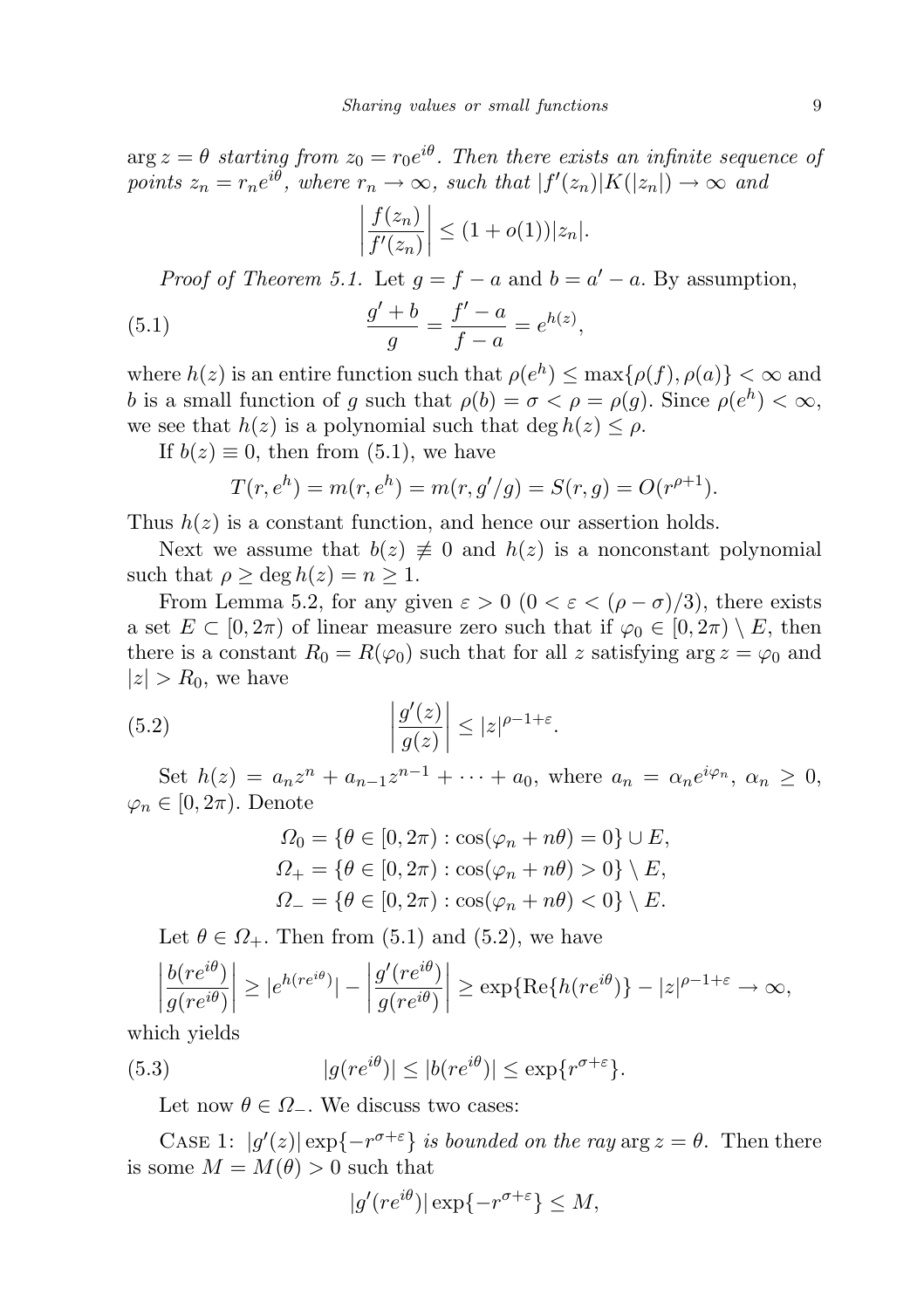which gives

(5.4) 
$$
|g(re^{i\theta})| = |g'(0)| + \left|\int_{0}^{z} g'(\zeta) d\zeta\right| \le 2Mr \exp\{r^{\sigma+\varepsilon}\} \le \exp\{r^{\sigma+2\varepsilon}\}.
$$

CASE 2:  $|g'(z)| \exp\{-r^{\sigma+\varepsilon}\}\$ is unbounded on  $\arg z = \theta$ . Then by Lemma 5.3, there exist  $z_n = r_n e^{i\theta}$ , where  $r_n \to \infty$ , such that  $|g'(z_n)| \exp\{-r_n^{\sigma+\varepsilon}\}\$  $\rightarrow \infty$  and

(5.5) 
$$
\left| \frac{g(z_n)}{g'(z_n)} \right| \le (1 + o(1)) |z_n|.
$$

Since  $b(z) \neq 0$ , from (5.1) and (5.5) we get

$$
|g'(r_ne^{i\theta})| = \left|\frac{b(r_ne^{i\theta})}{1 - \frac{g(r_ne^{i\theta})}{g'(r_ne^{i\theta})}e^{h(r_ne^{i\theta})}}\right| \le \left|\frac{b(r_ne^{i\theta})}{1 - o(1)}\right| \le 2\exp\{r_n^{\sigma+\varepsilon}\},
$$

which contradicts that  $|g'(z_n)| \exp\{-r_n^{\sigma+\varepsilon}\}\to\infty$ .

Now we deduce from (5.3) and (5.4) that for each  $\theta \in \Omega_+ \cup \Omega_-$  and sufficiently large  $r$ , we have

(5.6) 
$$
|g(re^{i\theta})| \le \exp\{r^{\sigma+2\varepsilon}\}.
$$

Notice that  $\Omega_0 = [0, 2\pi) \setminus (\Omega_+ \cup \Omega_-)$  has linear measure zero. Therefore, we can deduce from  $(5.6)$  and the Phragmén–Lindelöf theorem (see [\[4,](#page-10-16) pp. 138–139) that (5.6) holds for each  $\theta \in [0, 2\pi)$ . Then we get a contradiction that  $\rho = \rho(g) \leq \sigma$ . This completes our proof.

By Theorem 5.1, we have two corollaries.

COROLLARY 5.4. Let  $f$  be an entire function of finite order. If  $f$  and  $f'$  share an entire function a CM, and if  $b = a' - a$  is a polynomial, then  $f' - a = c(f - a)$  for some nonzero constant c.

COROLLARY 5.5. Let  $f$  be an entire function of finite order. If  $f$  and  $f'$ have the same fixed points with same multiplicities, then  $f' - z = c(f - z)$ for some nonzero constant c.

EXAMPLE. Let  $f = e^{2z} + \frac{z}{2} + \frac{1}{4}$ . Then f and f' share  $a = z$  CM, and  $f$  and  $f'$  have the same fixed points with same multiplicities. In this case, we have  $b = a' - a = 1 - z$ , and  $f' - a = 2(f - a)$ .

Acknowledgements. The authors would like to thank the referee for his/her constructive suggestions. These comments greatly improved the readability of our paper. This work is supported by NNSF of China (No. 11171013) and Fundamental Research Funds for the Central Universities (No. 300414).